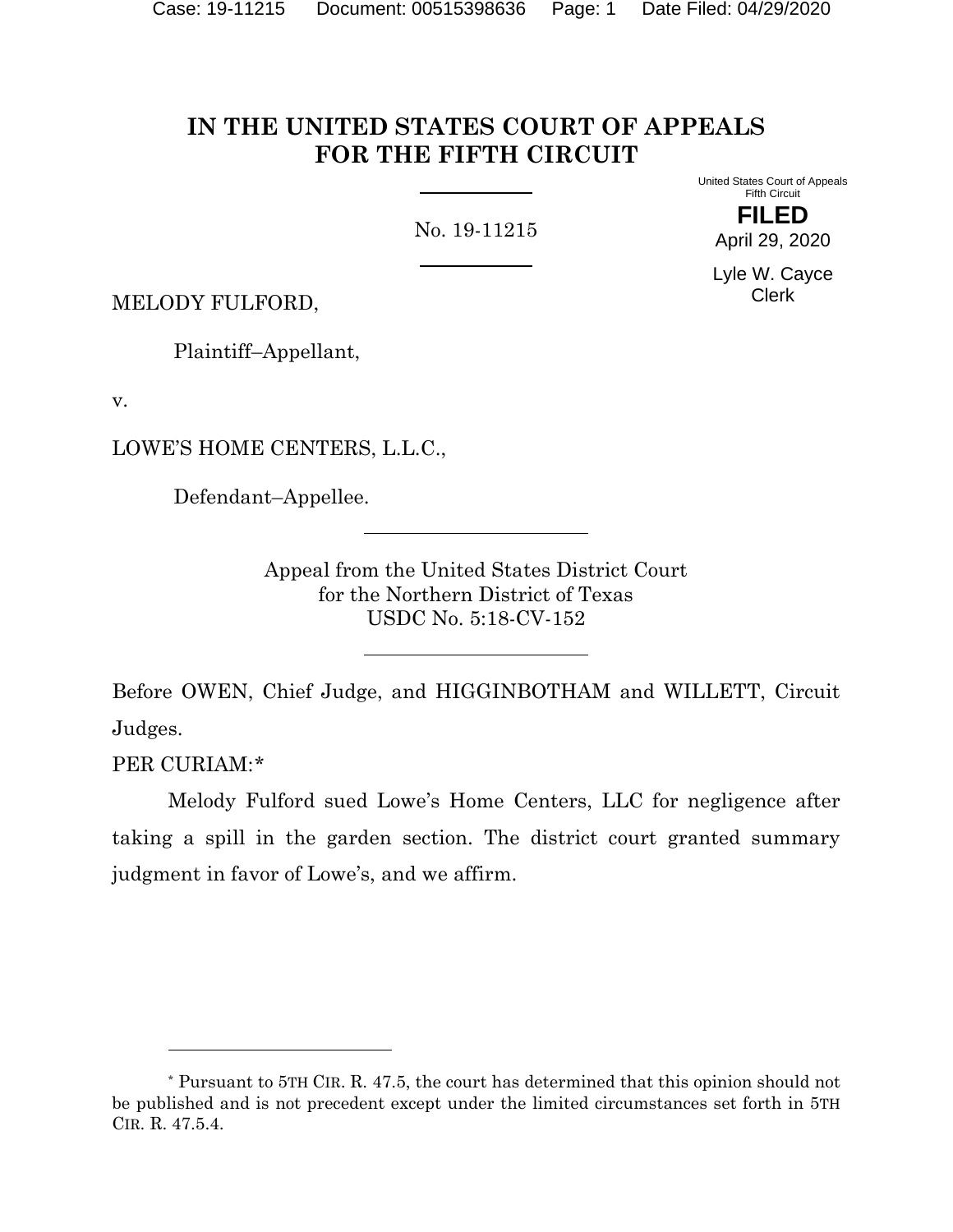# I A

Fulford visited her local Lowe's to purchase some cabinet hinges and peruse the bird baths, which, while in the garden section, she asked a Lowe's employee for help in locating.<sup>[1](#page-1-0)</sup> The pair stood in front of a short retaining wall while they spoke. Then, presumably turning to point in the direction of the bird baths, the employee positioned himself shoulder-to-shoulder with Fulford, which caused her to feel uncomfortable, as though her personal space were being invaded. So Fulford decided to step away from the employee. As she moved away, Fulford caught her toe on a brick sticking out from the retaining wall behind her and fell to the ground. The fall caused a tear in Fulford's left rotator cuff and other injuries.

#### B

Fulford originally filed suit in state court against the "John Doe" store employee for "failing to observe and respect [her] personal space" and against Lowe's for negligent construction and maintenance of the retaining wall and negligent hiring, training, retaining, and supervising practices regarding equipping employees "with proper customer service skills, interpersonal relationship skills, and the skills to respect the personal space of customers patronizing the Lowe's store."

Lowe's removed the case to federal court, contesting John Doe's joinder in the suit. Fulford sought remand, arguing that John Doe was properly joined because he "personally and separate from his employment, failed to observe and respect [Fulford's] personal space." After the district court denied the motion to remand, Fulford filed an amended complaint that removed John Doe

<span id="page-1-0"></span><sup>1</sup> Fulford noticed the retaining wall when she first entered the garden section but wasn't focused on it during her conversation with the employee.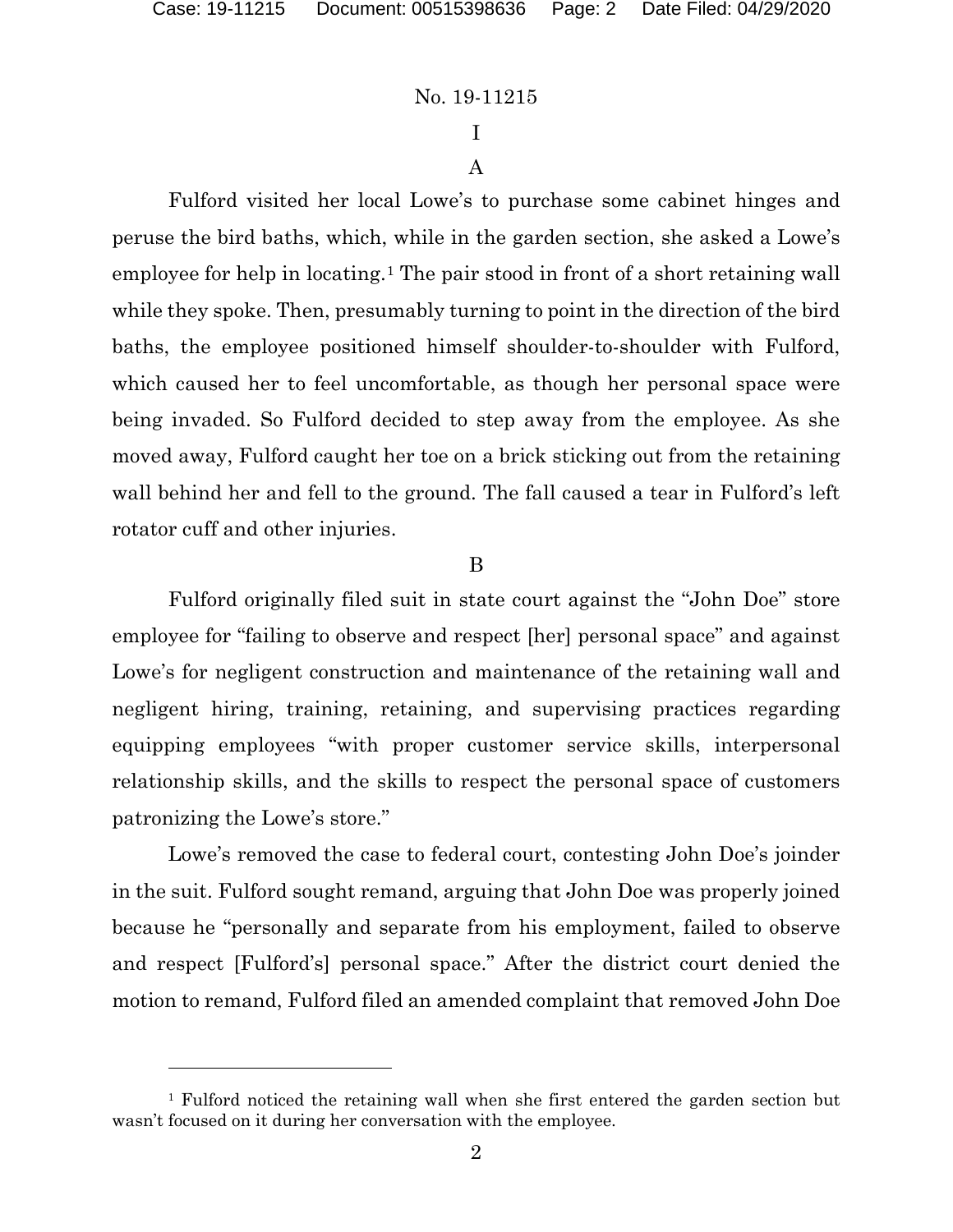as a party and the claims against him. Lowe's remained as the only adverse party, and Fulford alleged only her claims of negligent construction and maintenance of the retaining wall and negligent hiring, training, and supervising practices.

Lowe's then moved for summary judgment. Before filing a response to the summary judgment motion, Fulford filed a motion for leave to file a second amended complaint. Specifically, she sought to add a new negligence claim asserting that her injuries were caused by an affirmative, contemporaneous act of the Lowe's employee in his employment capacity. The district court denied her motion, concluding that Fulford had not shown good cause as to why she should be allowed to file a second amended complaint more than eight months past the deadline to file amended pleadings.

On the same day that district court denied her request to amend, Fulford filed her own motion for partial summary judgment based exclusively on the claim she sought to add in her proposed—and rejected—second amended complaint. She then again filed a second motion for leave to amend her complaint, again desiring to add a claim that her injuries were caused by an affirmative, contemporaneous act of the employee. Again, the district court denied her motion, explaining that Fulford failed to address, let alone satisfy, the "good cause" standard set forth in Federal Rule of Civil Procedure 16.[2](#page-2-0) The court further found that it would be "highly prejudicial" to Lowe's to allow Fulford to amend her complaint after Lowe's had filed its motion for summary judgment.

<span id="page-2-0"></span><sup>2</sup> The district court reviewed Fulford's motions for leave to amend under Federal Rule of Civil Procedure 16, as opposed to Rule 15, because the parties had a scheduling order in place. *S&W Enterprises, L.L.C. v. SouthTrust Bank of Ala., NA*, 315 F.3d 533, 535 (5th Cir. 2003) ("We take this opportunity to make clear that Rule 16(b) governs amendment of pleadings after a scheduling order deadline has expired. Only upon the movant's demonstration of good cause . . . will the more liberal standard of Rule 15(a) apply.").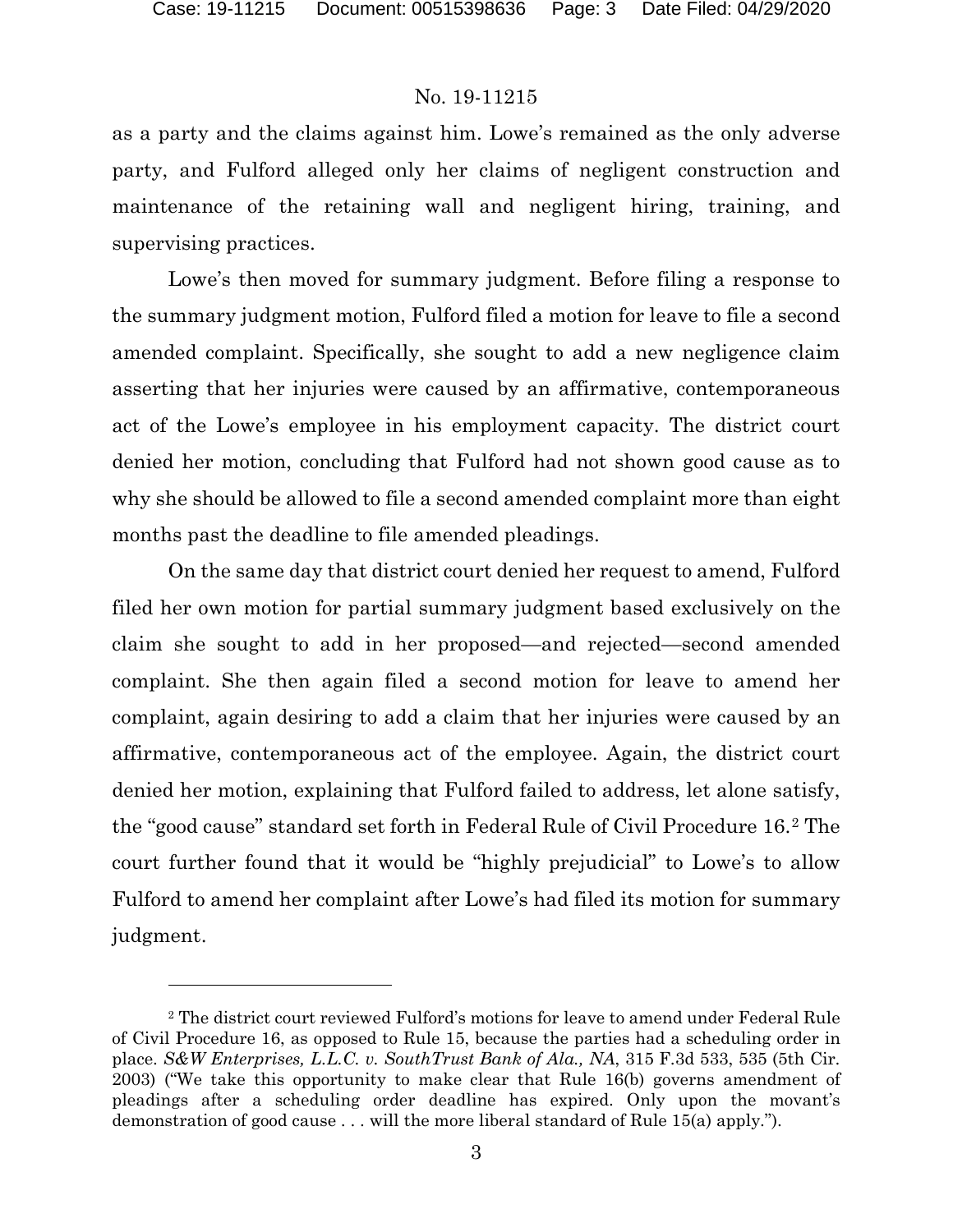Finally, Fulford filed her response and brief in opposition to summary judgment, which again asserted her new negligent activity claim. The district court granted summary judgment in favor of Lowe's. Fulford now appeals.

#### II

We review summary judgment orders de novo, applying the same standard as the district court. *See Boudreaux v. Swift Transp. Co., Inc.*, 402 F.3d 536, 540 (5th Cir. 2005). Summary judgment should be granted if the pleadings and evidence, reasonably viewed in the non-moving party's favor, demonstrate that no genuine disputes of material fact exist and the movant is entitled to judgment as a matter of law. *Id.* Summary judgment should be denied where "there is sufficient evidence favoring the nonmoving party for a jury to return a verdict for that party." *Anderson v. Liberty Lobby, Inc.*, 477 U.S. 242, 249 (1986). We may affirm the district court "on any ground supported by the record, including one not reached by the district court." *Ballew v. Cont'l Airlines, Inc.*, 668 F.3d 777, 781 (5th Cir. 2012).

#### III

Fulford argues that genuine disputes of material fact exist, and the district court improperly made credibility determinations and resolved factual disputes to reach its rulings. However, Fulford's arguments are based entirely on an untimely pled legal theory, and therefore, are fatally flawed.

## A

On appeal, Fulford focuses exclusively on the district court's alleged errors with respect to her negligent activity claim.[3](#page-3-0) But she fails to

<span id="page-3-0"></span><sup>3</sup> Fulford does not mention the district court's rulings on her negligent maintenance and construction claim or her negligent hiring and supervising claim; therefore, any arguments regarding these claims are forfeited. *See, e.g.*, *Cinel v. Connick*, 15 F.3d 1338, 1345 (5th Cir. 1994) ("An appellant abandons all issues not raised and argued in its initial brief on appeal." (emphasis omitted)).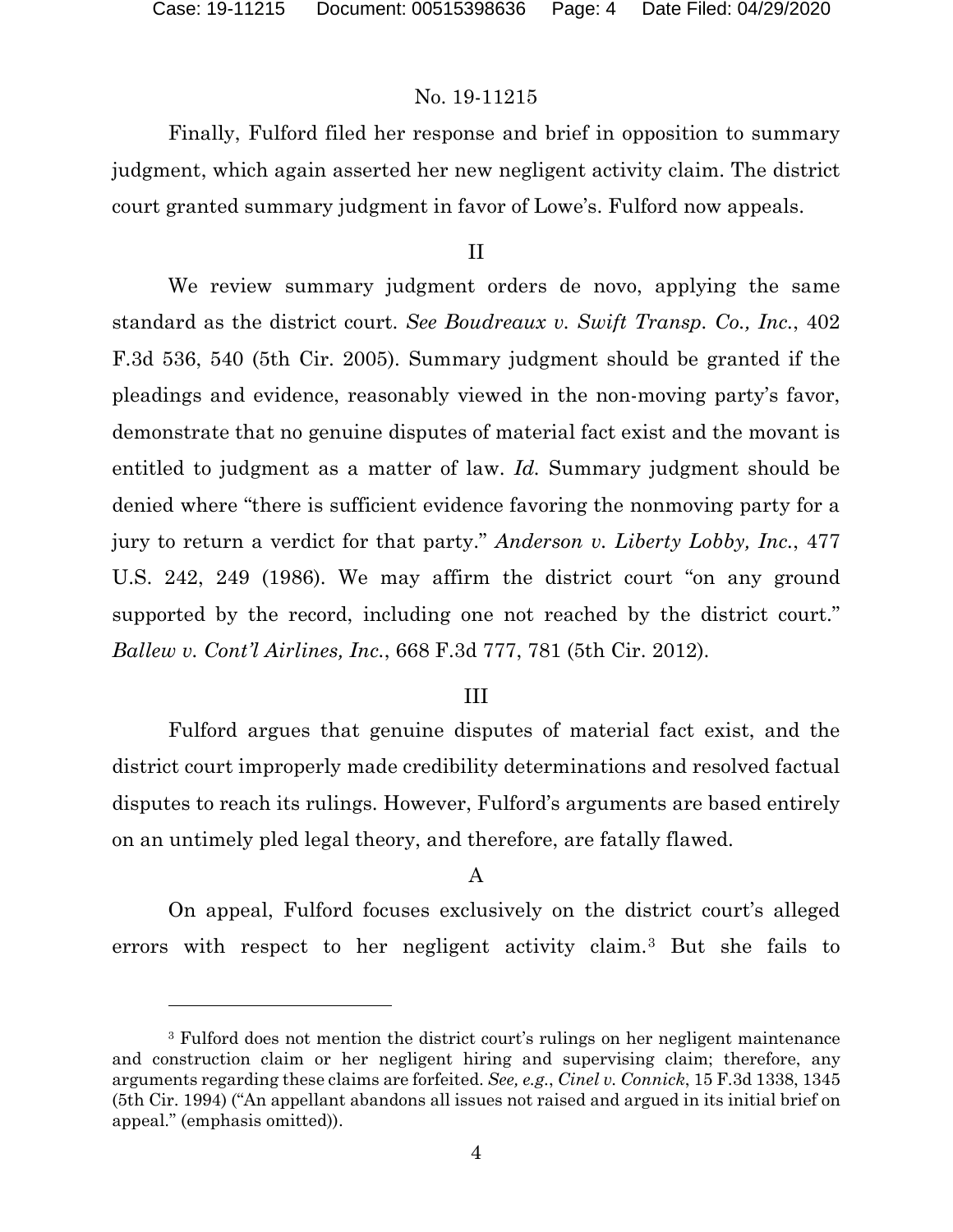acknowledge that this claim was not properly before the district court.[4](#page-4-0) The district court expressly noted this in its summary judgment order, and it went on to explain why, even if Fulford had timely pleaded a negligent activity claim, that claim would not survive summary judgment.

The court concluded that Fulford did not demonstrate that her injuries were caused by affirmative, negligent activity of the employee. Instead, Fulford showed, her injuries "were the direct result of a condition—a brick protruding from the retaining wall—on Lowe's [sic] premises." Order at 6; *see also Keetch v. Kroger Co.*, 845 S.W.2d 262, 264 (Tex. 1992) ("Recovery on a negligent activity theory requires that the person have been injured by or as a contemporaneous result of the activity rather than by a condition created by the activity.").

In *Keetch*, a woman attempted to bring a negligent activity claim against Kroger after she slipped and fell in the flower section, arguing that her injuries were caused by an employee over-spraying a plant polish, which created a slippery spot on the floor. 845 S.W.2d at 264. However, the trial court refused to submit this claim to the jury, and the Supreme Court of Texas affirmed. The Court accepted that a Kroger employee may have over-sprayed the plants, but it explained that the woman "was not injured by the activity of spraying"; she

Lowe's describes these issues as "waived," but this is an all-too-common misnomer. As Justice O'Connor helpfully explained in *United States v. Olano*, "[w]aiver is different from forfeiture. Whereas forfeiture is the failure to make the timely assertion of a right, waiver is 'the intentional relinquishment or abandonment of a known right.'" 507 U.S. 725, 733–34 (1993) (quoting *Johnson v. Zerbst*, 304 U.S. 458, 464 (1938)). Fulford did not actively relinquish her right to raise these claims; she passively forfeited the arguments by not timely raising them in her briefs. We take a moment to reiterate the difference between these terms not to be persnickety, but to encourage precision.

<span id="page-4-0"></span><sup>4</sup> Certainly, Fulford twice moved the district court for leave to amend her pleadings to add this claim, but the district court twice denied that request. Fulford does not assert that the district court erred in denying her motions, and we will not raise that argument for her. *See Cinel*, 15 F.3d at 1345.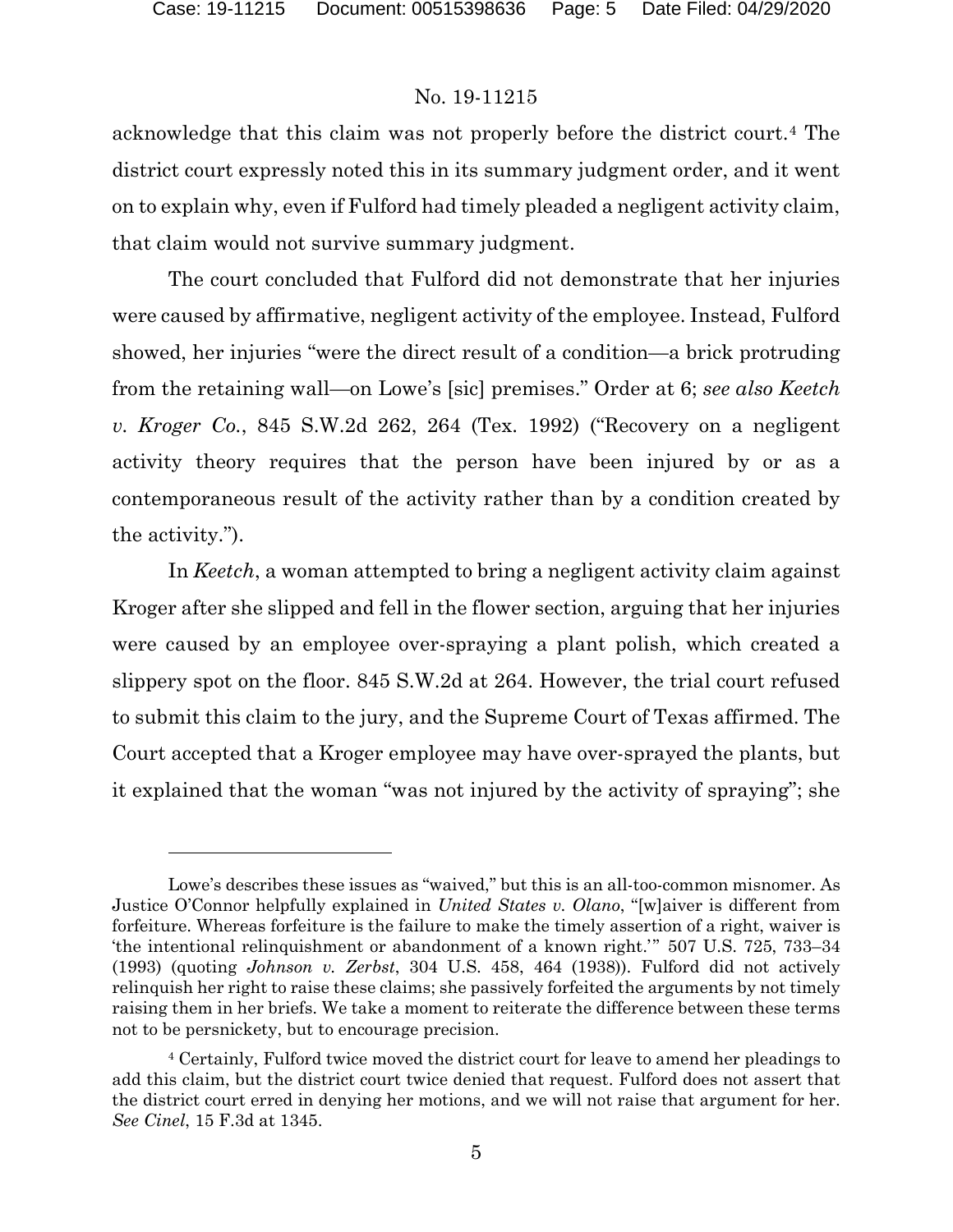was injured by a condition created by the spraying. *Id.* Therefore, the Court concluded, the plaintiff had not pleaded a negligent activity claim, and the trial court was correct to withhold the claim from the jury. *Id.*; *see also Austin v. Kroger Tex. L.P.*, 746 F.3d 191, 196–97 (5th Cir. 2014) (affirming dismissal of negligent activity claims that "are properly conceived as resulting from a condition on the premises rather than an ongoing activity" (internal citation omitted)); *Folks v. Kirby Forest Indus. Inc.*, 10 F.3d 1173, 1177 n.8 (5th Cir. 1994) ("The fact that the dangerous condition resulted from some negligent conduct does not mean that [the plaintiff] was injured by the negligent conduct rather than the dangerous condition.").

Here, too, assuming that Fulford had timely pleaded her negligent activity claim, the undisputed facts show that she was injured by a condition on the property—the protruding brick—and not by the actions of the employee. Therefore, even if the negligent activity claim had been timely pleaded, the district court was correct to conclude that her claim sounded in premises liability, not negligence, and to grant summary judgment for Lowe's.

B

Fulford argues, in the alternative, that the district court should have treated her response to the summary judgment motion as a third motion to amend her complaint. And as such, she further asserts, the court was required to permit Fulford to file an amended complaint, presumably (though she does not say) to add her claim of negligent activity.

As explained above, the district court did assess Fulford's negligent activity claim and correctly determined that it could not survive summary judgment. But further, while Fulford is correct that district courts may consider claims raised in response to a motion for summary judgment as a motion to amend pleadings, *see, e.g.*, *Sherman v. Hallbauer*, 455 F.2d 1236, 1242 (5th Cir. 1972), she is incorrect that the district court is *required* to grant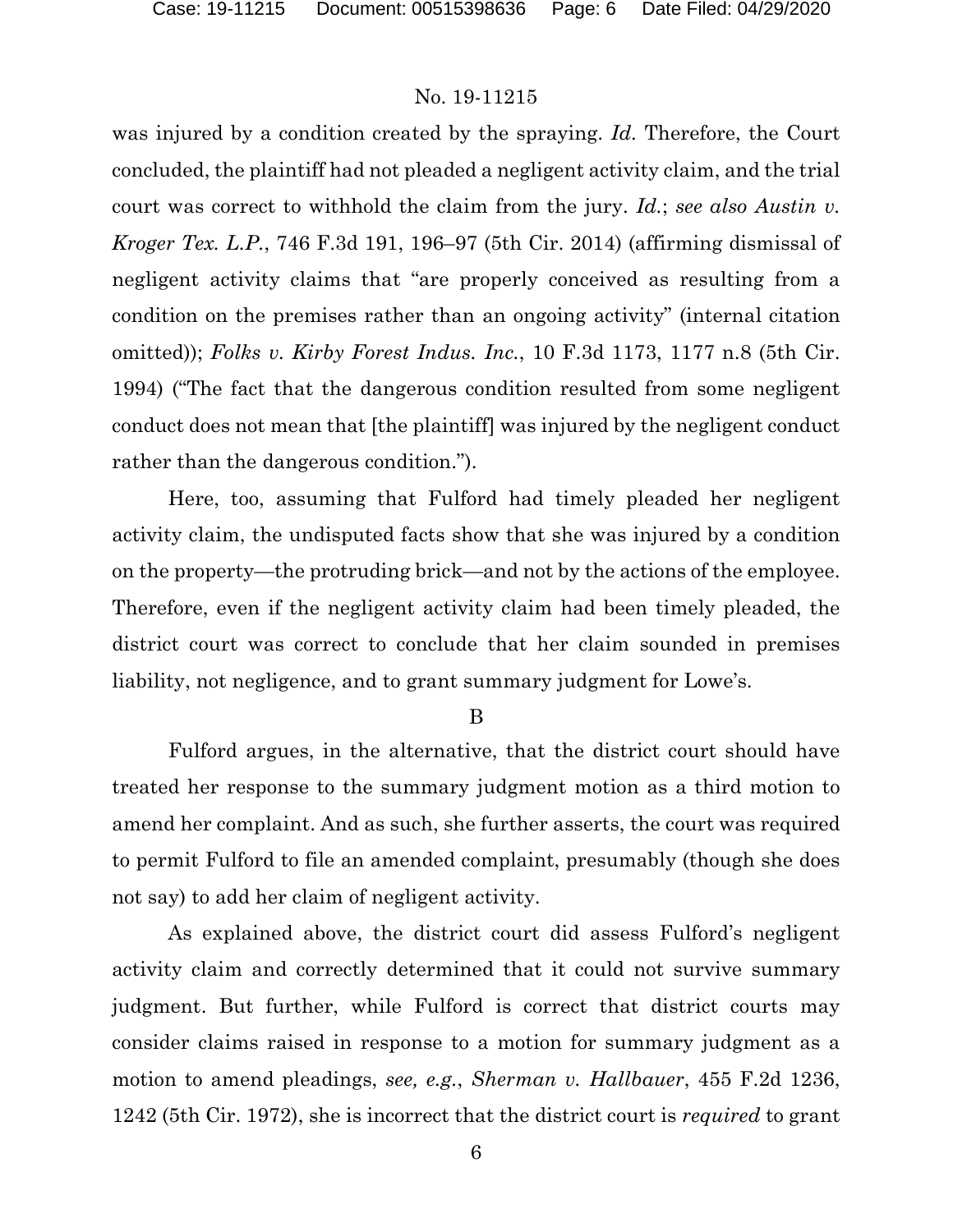that motion, *see Hoffman v. L&M Arts*, 838 F.3d 568, 576 (5th Cir. 2016) ("[A] district does not err by disregarding a theory of liability asserted in the plaintiff's response that was not pleaded as required by the applicable pleading standard."). Instead, the Federal Rules of Civil Procedure provide that leave to amend a pleading "shall be freely given *when justice so requires*." Fed. R. Civ. P. 15(a) (emphasis added).[5](#page-6-0) Because this policy is to be construed liberally, a motion to amend should only be denied where the district court has a "substantial reason" for doing so. *Dussouy v. Gulf Coast Inv. Corp.*, 660 F.2d 594, 598 (Former 5th Cir. 1981). Denial of permission to amend a pleading may be justified where the party seeking amendment has engaged in undue delay or where granting the amendment would cause undue prejudice to the opposing party. *Id.* We review the district court's decision to deny leave to amend for abuse of discretion. *Id.* at 597.

In its previous rulings on Fulford's motions for leave to amend, the district court noted the significant amount of time that had elapsed between the deadline for filing amended pleadings and Fulford's motions to amend eight months. And it explained that Fulford was given "more than ample time to review the pleadings of record," yet failed to timely move to amend them to correct any errors. The court further found that it would be "highly prejudicial" to Lowe's to allow Fulford to amend her pleadings so late in the proceedings. In light of the district court's reasoned considerations when reviewing Fulford's previous motions, we cannot say that it abused its discretion in failing to allow Fulford to amend her complaint based on arguments raised in her opposition to summary judgment.

IV

<span id="page-6-0"></span><sup>5</sup> We assume, without deciding, that the more lenient Rule 15, instead of Rule 16, applies in this situation, as Lowe's does not argue otherwise and application of Rule 16 would not change our outcome.